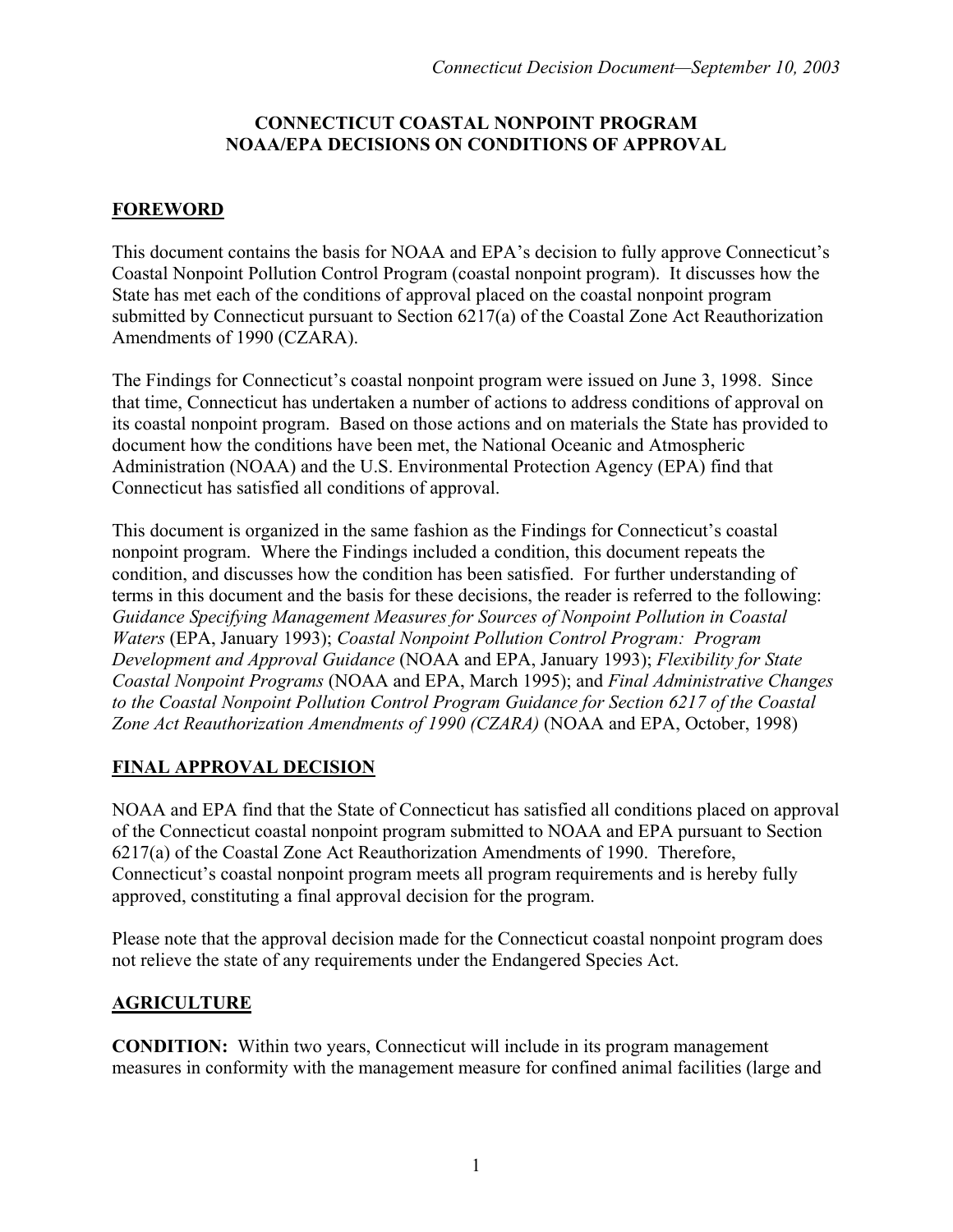small) and for the nutrient management measure as it applies to animal waste, and enforceable policies and mechanisms to ensure implementation throughout the 6217 management area.

**DECISION:** Connecticut has met these conditions.

**RATIONALE:** Connecticut has submitted its 1993 *Manual of Best Management Practices for Agriculture: Guidelines for Protecting Connecticut's Water Resources* to satisfy the conditions for confined animal facilities and animal nutrient management. The Manual includes chapters on waste management systems, waste storage structures, and waste utilization which specifically reference SCS Technical Standards for various waste storage structures and waste utilization systems which are consistent with the (g) guidance. For example, the technical standards for waste storage facilities specifically states that "waste storage facilities must be planned, designed, and constructed to meet all federal, state, and local laws and regulations." The standards go on to explain that the storage structure must be designed to include: (1) all manure and other wastes accumulated during the storage period; (2) normal precipitation and facility runoff during the storage period; and (3) the precipitation and runoff from a 25 year, 24 hour storm event. The BMP guidelines apply to all CAFOs, regardless of size.

The BMP Guidebook also contains a chapter on nutrient management which advises farmers to develop a nutrient management plan when applying any type of fertilizer (including fertilizer derived from manure or other animal wastes). The nutrient management plan guidance is consistent with the (g) management measures for nutrient management. With the help of 319 grant funds, the Natural Resource Conservation Service (NRCS) and the University of Connecticut Cooperative Extension Service (UConn/CES) assessed about 90 farms between FY96 and FY01 and wrote or revised approximately 40 agricultural waste management system plans that have been approved by DEP. Through FY01, nutrient management plans were being implemented on 24 farms comprising about 10,676 acres. NRCS and UConn/CES also completed the first year of a project to develop a user-friendly computerized record-keeping system to help farmers track nutrient use on their fields. This type of system will continue to encourage the use of nutrient management plans.

To ensure implementation of all agricultural management measures Connecticut is accountable for, the state has provided a legal opinion demonstrating that the Connecticut Department of Environmental Protection (DEP) has the authority under Conn. Gen. Stat. § 22a-416 *et seq*  (Connecticut's Water Pollution Control Act) necessary to implement and enforce the (g) management measures for confined animal facilities (large and small) and for nutrient management as it applies to animal wastes. The DEP created and oversees the Agriculture BMP Manual, therefore the implementation and enforcement agency are the same. The DEP has also submitted a statement asserting that it is committed to using the Water Pollution Control Authority to enforce these measures as needed.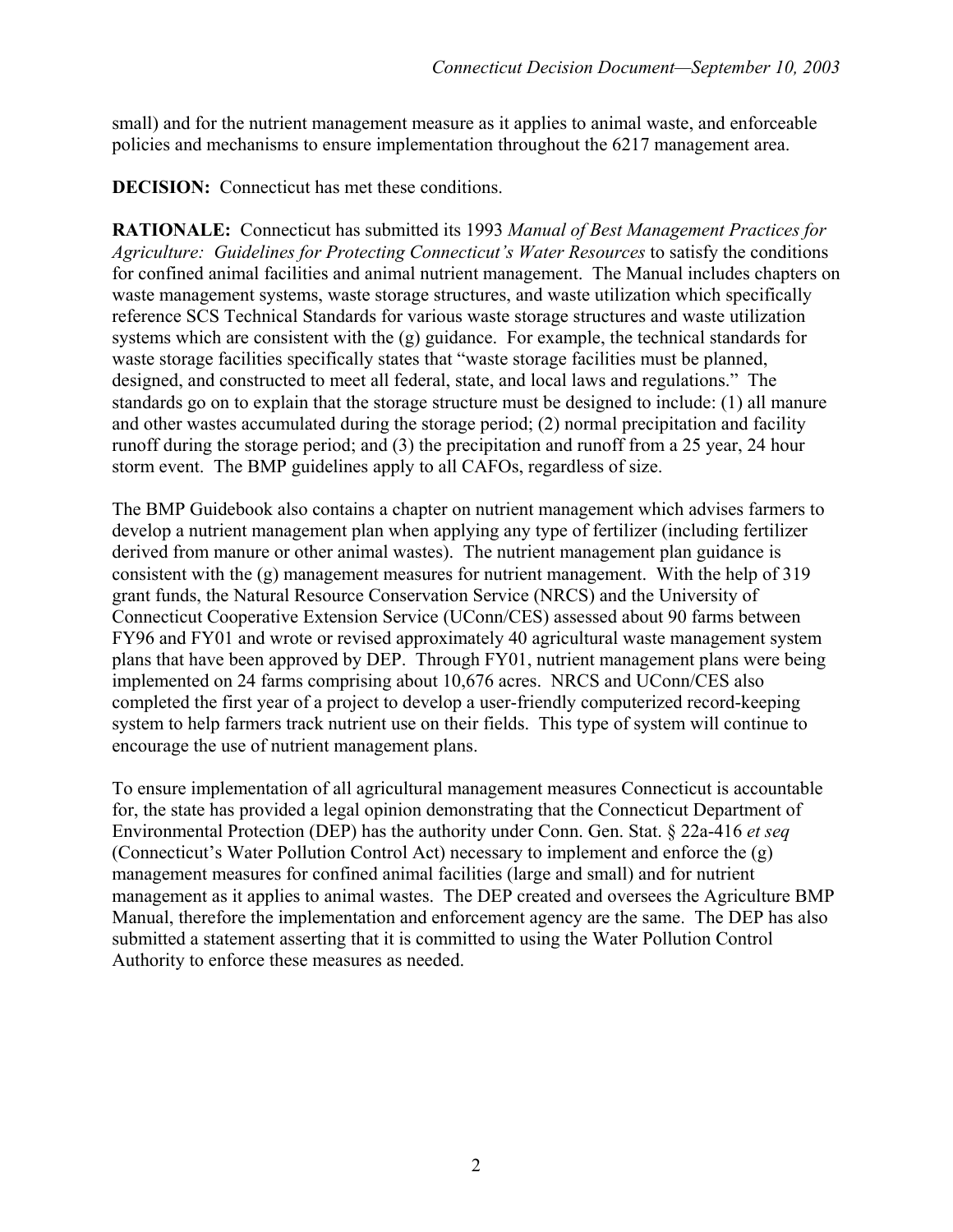## **URBAN**

### **CONDITIONS**

**NEW DEVELOPMENT:** Within two years, Connecticut will include in its program management measures in conformity with the 6217(g) guidance. Within one year, Connecticut will develop a strategy (in accordance with Section XIV, Page 15) to implement the New Development management measure throughout the 6217 management area.

**DECISION:** Connecticut has met this condition.

**RATIONALE:** The 80% TSS control standard has been incorporated into the state's *Storm Water Management Manual* that contains the state's standards guiding the development and implementation of storm water control plans. The manual also contains non-structural and structural BMPs that will enable this target TSS reduction to be achieved. Workshops for municipal planning and zoning officials and staff within the coastal nonpoint source pollution management area and state, municipal, and private sector design engineers and developers will be conducted to provide details about the comprehensive stormwater manual. These workshops are included in the state's FY02 grant tasks under the Coastal Nonpoint Program.

Connecticut has demonstrated that it has adequate authority to implement the new development measures within the 6217 area. First of all, the State's Storm Water general permit (Conn. Gen. Stat. §22a-430) already requires post-construction TSS loadings be reduced by 80% for all construction activities that disturb five or more acres of land. Under the CCMA, Connecticut DEP has oversight of municipal planning and zoning commissions within the coastal zone that can require the reduction of post-development TSS and ensure that pre-development runoff volumes and rates are maintained as part of the coastal site plan review process.

In addition, all NPDES Storm Water Phase I or II designated municipalities must control storm water runoff from new development consistent with the 6217 management measures. According to the NOAA and EPA Policy Memo issued December 2002, Phase I and II designated communities are no longer required to implement the New Development measure under Section 6217. All but three of the municipalities within the state's 6217 boundary are incorporated under either the Phase I or Phase II program. These three communities will be addressing the new development measure through voluntary measures such as the Storm Water Management Manual and its watershed initiative backed by enforceable policies and mechanisms.

Finally, Connecticut provided a legal opinion asserting that the DEP, through its Water Pollution Control Act (CWPCA) (Conn. Gen. Stat. §22a-416 *et seq*.), has the necessary back-up authority to prevent nonpoint source pollution from new development projects as well as to implement the appropriate BMPs related to the new development management measures within the entire 6217 management area. The DEP has submitted a statement showing its commitment to use the Water Pollution Control Authority and other existing enforceable authorities where necessary to implement and enforce this measure.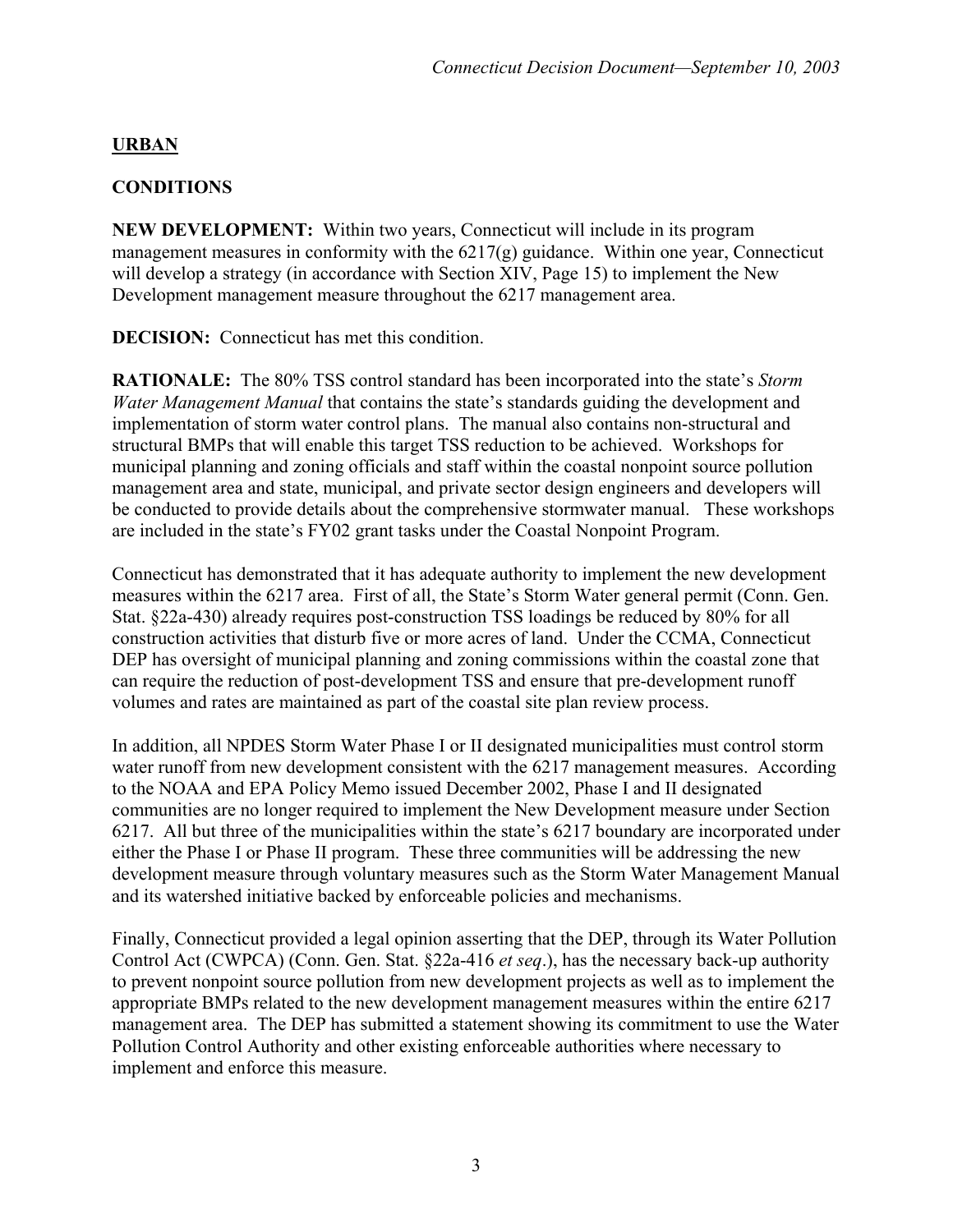**WATERSHED PROTECTION AND EXISTING DEVELOPMENT:** Within two years, Connecticut will include in its program management measures in conformity with the 6217(g) guidance for watershed protection as well as a process for identifying pollutant reduction opportunities and a schedule for implementing appropriate controls for existing development.

**DECISION:** Connecticut has met this condition.

**RATIONALE:** Connecticut's original submission for its coastal nonpoint program contained a number of programs that can be used to address portions of the management measures for watershed protection including: (1) avoiding the conversion, to the extent practicable, of areas that are particularly susceptible to erosion and sediment loss; (2) preserving areas that provide important water quality benefits and/or are necessary to maintain riparian and aquatic biota; (3) siting development, including roads, highways and bridges, to protect to the extent practicable the natural integrity of water bodies and natural drainage systems (see original CT Coastal Nonpoint Pollution Control Program and conditional findings document). However, the state failed to describe a framework through which these programs are coordinated on a watershed basis. The original material they submitted also failed to demonstrate how they will identify priority local and/or regional watershed pollutant reduction opportunities or establish a schedule for implementing appropriate controls as required under the (g) guidance.

Connecticut has worked hard over the past several years to develop a Watershed Planning Initiative to satisfy these outstanding conditions for watershed protection and existing development. The Watershed Initiative will provide the needed framework to coordinate existing and new nonpoint source programs on a watershed basis. The Watershed Initiative, administered by the DEP's Watershed Management and Coordination (WMC) Section of the Bureau of Water Management, is a coordinated effort between federal, state, and municipal government and non-government agencies and organizations to develop and implement watershed management programs across the state. The Initiative also serves to coordinate existing programs on a watershed basis. To support the Watershed Initiative and to coordinate watershed activities in each of the state's five major river basins, the DEP has also created and filled five "major basin" coordinator positions.

The DEP has also developed "Watershed Management Strategy Guidance" that identifies the coastal nonpoint pollution control program (g) measures that should be incorporated into all watershed management planning efforts undertaken or participated in by the DEP. This guidance statement will ensure that each Initiative includes the same overarching management components (i.e. watershed protection; existing development; new development; new OSDS; operating OSDS; Pollution Prevention; Site Development; Roads, Highways and Bridges; Hydromodification; and Agriculture) which are consistent with the (g) guidance.

Connecticut's Watershed Initiative calls for first developing more generalized Major Basin Overview Reports for the state's seven main drainage basins (Pawcatuck, Thames, East Coast, Connecticut, Central Coast, Housatonic, and West Coast). Using the Overview Reports as a guide, more detailed Watershed Action Plans are then developed for the 44 smaller regional basins throughout the state through a collaborative stakeholder process. The Overview Reports provide current information about land use and water quality within the basin, summarize the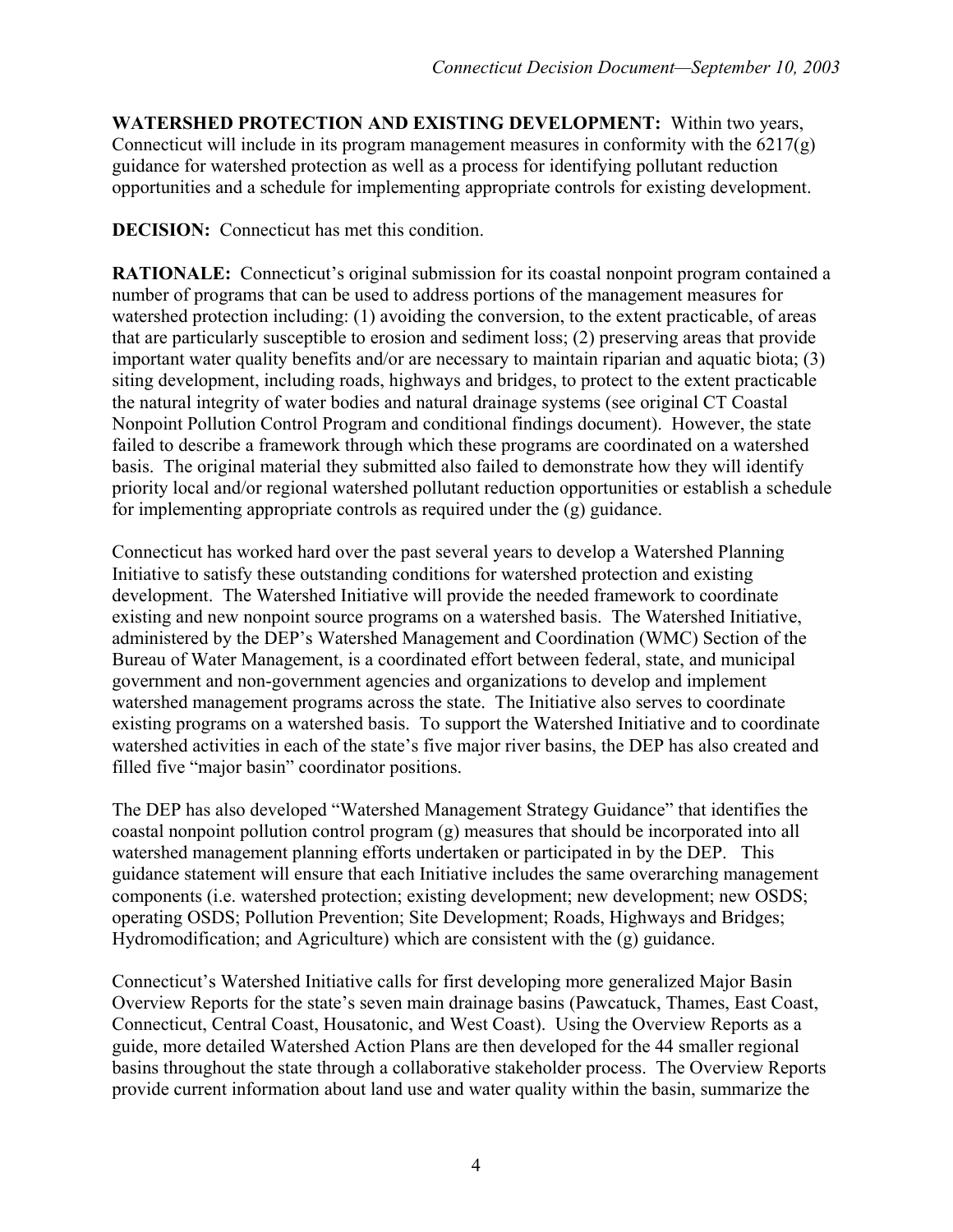status of attaining water quality goals, and highlight land and water management issues that need to be addressed by the Watershed Action Plans to improve water quality. The South Central Coast Major Basin Overview, covering a 513 square mile area, has been completed and sent for printing, and will be made available on the DEP's website. The major basin overviews for the Thames River Basin and Housatonic Basin are currently underway.

Watershed Action Plans provide further detail about the state of each regional watershed including: (1) characterization and assessment of water quality and quantity; (2) description of land use; (3) summary of open space, wetland, and riparian preservation; (4) analysis of stream corridor conditions and sources of impairments; (5) status of fisheries and fish/shellfish habitat within the watershed and major causes of impairment. In addition, the Watershed Action Plan establishes goals for improving and protecting the watershed from further damage, identifies pollution reduction activities to support each goal, lists the organization(s) and/or agency(ies) responsible for carrying out each task, and provides a schedule for implementing each task and a measure of success for each task. To date, three watershed management plans have been completed and are being implemented for the Norwalk River, Mattabasset River, and Quinnipiac River watersheds, and two more are being developed for the Hockanum River and Pequabuck River watersheds. Even though many regional basins do not have formal Action Plans yet, the watershed basin coordinators continue to work with stakeholder groups to take a watershed approach when addressing nonpoint source issues.

The basin coordinators assist with the development of both the comprehensive Major Basin Overview Reports and the Watershed Action Plans to ensure that they follow the state's watershed policy guidelines. Based on completed Action Plans, such as the *Plan for the Norwalk River Watershed*, the state's watershed policy is being followed. Elements of the Action Plan include tasks for identifying priority local and/or regional watershed pollutant reduction activities including retrofitting already developed areas, and preserving and/or restoring identified sensitive habitats such as riparian zones, wetlands, open spaces, and instream habitat consistent with the (g) management measures for watershed protection and existing development. For example, some of the priority pollutant reduction activities outlined in the Norwalk Plan include restoring streambeds impacted by road sand deposition, seeking solutions to reduce future road sand sedimentation, and developing a "hot spot" response plan to notify appropriate local and state agencies when obvious pollution is observed.

The Connecticut DEP has been promoting its Watershed Initiative approach throughout the 6217 management area during nonpoint source pollution control workshops held for municipalities. Recently, two regional workshops were held for non-coastal communities in the Connecticut River Basin. The workshops highlighted storm water management and watershed planning techniques and identified the ways in which municipal land use officials can better focus and utilize the tools already available to them to address nonpoint source pollution and ensure the application of the management measures throughout the upper Connecticut River valley.

NEMO (Nonpoint Education for Municipal Officials), an educational program for local land use officials established by the University of Connecticut's Cooperative Extension System that addresses the relationship of land use to natural resource protection, also complements the state's efforts to implement the watershed and existing development measures. NEMO has several pilot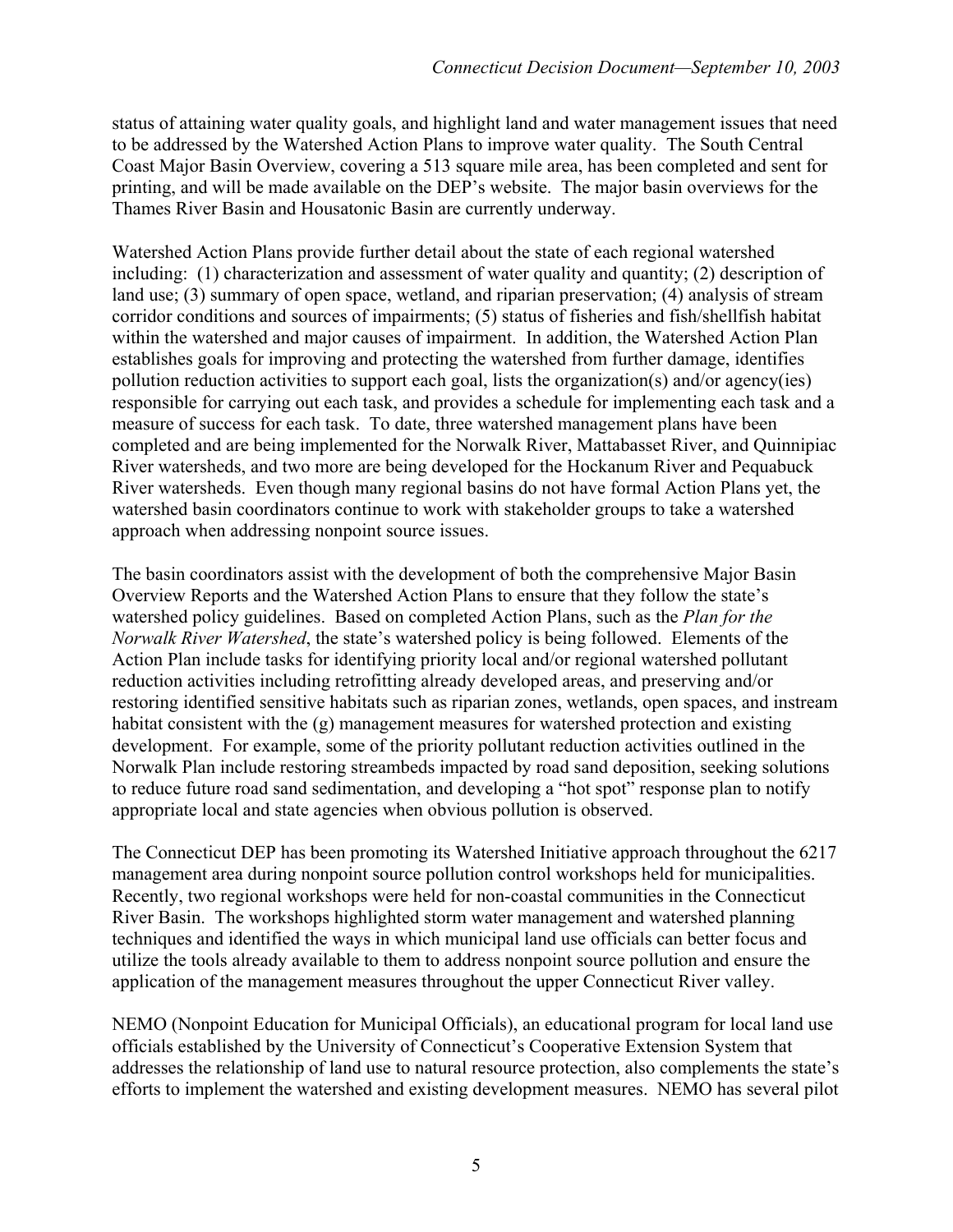projects underway in coastal and inland municipalities to illustrate the importance of controlling polluted runoff through municipal land use decision-making processes that identify and protect areas that are susceptible to erosion and sediment loss, preserve areas that provide water quality benefits and maintain riparian and aquatic biota. For example, as part of the Quinnipiac River Watershed Initiative, NEMO conducted targeted workshops for municipal officials from eight major watershed municipalities on the impact of land use on water quality and BMPs they can use. The goal of the workshops was to encourage local land use officials to update their municipal plans and regulations to address nonpoint pollution.

In conjunction with its new Watershed Initiative, Connecticut is also reorganizing its eight county soil and water conservation districts (SWCDs) into five "resource-based" districts following major river basin boundaries. SWCDs are key partners in the state's NPS program and this reorganization will align the districts more closely with the state's watershed management goals. SWCDs have several legislated responsibilities, including reviewing and commenting on soil erosion and sediment control plans required by municipal zoning regulations, protecting aquifer areas, and assisting the DEP in identifying and remedying the problems of soil and water erosion throughout the state.

Connecticut has taken the steps necessary to develop a watershed protection program that will satisfy the watershed protection management measure and the outstanding conditions for existing development. While Connecticut is still in the early stages of developing its Watershed Initiative program, the state is serious about expanding its Initiative and has dedicated 50-60% of its annual section 319 grants to projects driven by watershed initiatives. The state is also using Coastal Zone Management funds to help several municipalities update their Plans of Conservation Development to address nonpoint source pollution and incorporate many of the watershed and existing development requirements. Connecticut's expanded strategic plan for watershed management (FY02-FY07) has outlined a strategy for implementing the program throughout the 6217 management area over the next five years. The plan will be updated and revised every five years. Given the strong state support and partnerships with NEMO, NOAA and EPA are confident that Connecticut will continue to expand and implement the Watershed Initiative throughout the state.

**SITE DEVELOPMENT:** Within one year, Connecticut will develop a strategy (in accordance with Section XIV, page 15) to implement the site development management measures in conformity with the  $6217(g)$  guidance throughout the  $6217$  management area.

**DECISION:** Connecticut has met this condition.

**RATIONALE:** In its original program submittal, Connecticut demonstrated that it has several different voluntary and regulatory approaches to ensure implementation of the site development management measure such as its voluntary *Erosion and Sediment Control Guidelines,* and regulatory Coastal Management Act Chapter 444 (Conn. Gen. Stat. § 22a-90 through §22a-112) and Inland Wetlands and Watercourses Act Chapter 440 (Conn. Gen. Stat. § 22a-45a) which apply to the coastal zone and to areas adjacent to inland wetlands and watercourses, respectively.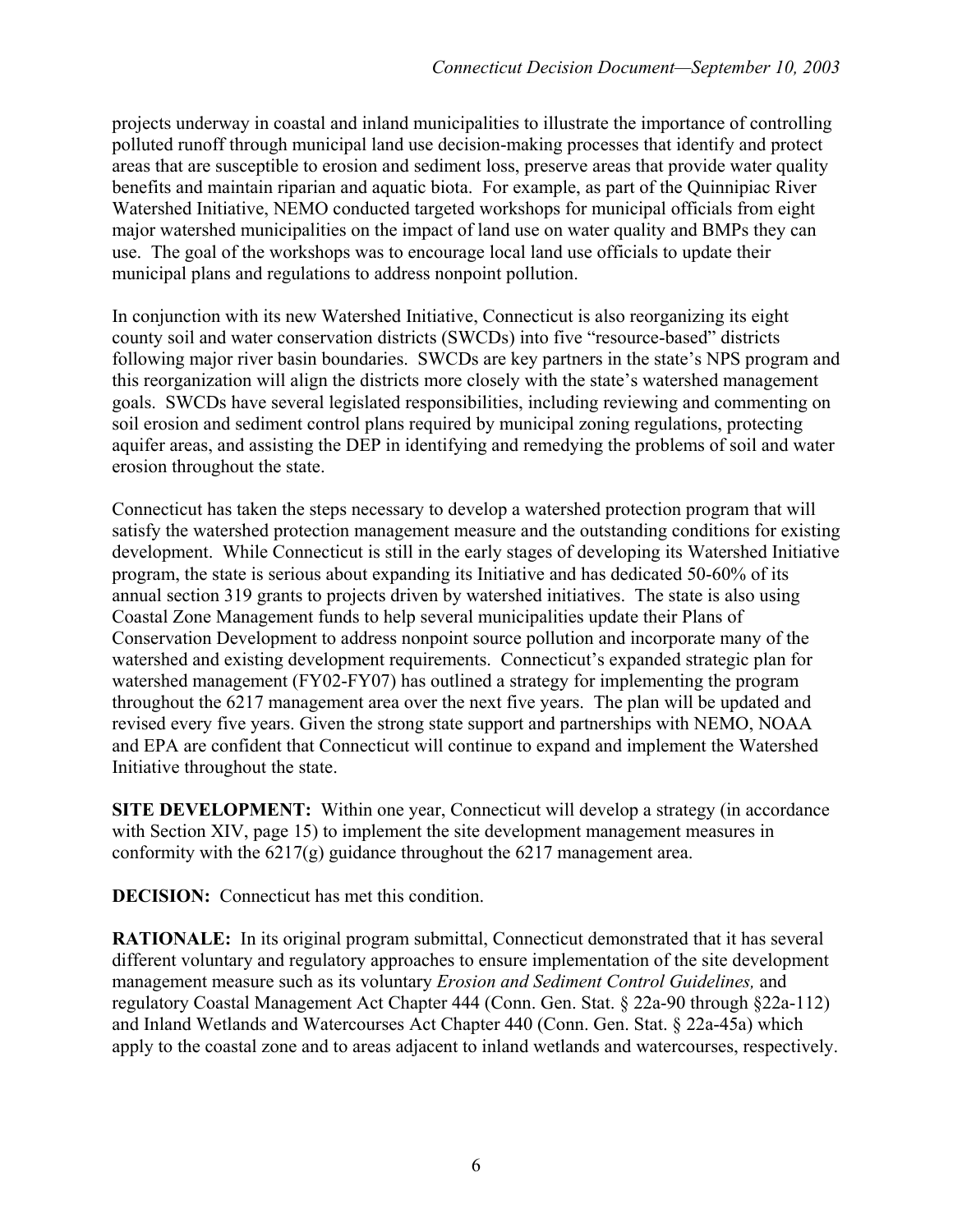In addition, the state's Soil and Erosion and Sediment Control Act (Conn. Gen. Stat. §§ 22a-325 through 22a-329) establishes a policy to implement a statewide erosion and sediment control program by requiring municipalities to adopt appropriate regulations. Every municipality in the state has adopted sediment and erosion control regulations in accordance with the state's *Erosion and Sediment Control Guidelines.* The *Guidelines,* developed by the Connecticut Council on Soil and Water Conservation (established by the DEP Commissioner) in cooperation with the DEP, are consistent with the (g) guidance for site development. Under the Guidelines, municipal regulations must also require soil erosion and sediment control plans be submitted with the application for development when the disturbed area is greater than one half acre. The municipality or the Soil and Water Conservation District must certify the plans to ensure they are compliant with the *Guidelines*. In addition, the Soil and Water Conservation Districts have the ability to review and make recommendations to all plans prior to their approval. While the enforcement responsibility rests primarily at the local level, the DEP Commissioner does have the authority to ". . . enter into agreements with any state agency or any owner or occupant of land in the state to carry out the provisions of this section" (CGS Chapter 446h §22a-314(b)). The Commissioner is also charged with establishing the soil and water conservation boards, which approve the sediment and erosion control plans.

The state will also use its Watershed Management Initiative to ensure implementation of the site development management measure throughout the 6217 area. DEP has issued "Watershed Management Strategy Guidelines" to ensure that the site development measures required by the (g) guidance are addressed through all Watershed Initiatives DEP participates. Through the Initiative, the state will encourage municipalities to incorporate these site development measures into local site planning ordinances and POCDs. This will allow for a comprehensive examination of existing zoning regulations and POCDs to occur in a regional, watershed-based context rather than on a case-by-case basis to determine whether these site design considerations are contained in municipal regulations or need to be incorporated. NEMO is working with 12 towns in the management area to revise local planning and zoning documents to address impervious cover and nonpoint source pollution. In addition, all towns immediately adjacent to the Connecticut River are members of the Connecticut River Assembly and Connecticut River Gateway, and were required to incorporate standards in their zoning regulations to protect the Connecticut River. Further, all coastal municipalities were required by statute to ensure that their zoning regulations and plans of conservation and development contain provisions to protect Long Island Sound and address hypoxia, floatable debris, toxic contaminants, and pathogens.

Finally, to support the many regulatory powers the state has to ensure the site development measure is implemented, the DEP has additional back-up authority under its Water Pollution Control Authority Law (Chapt. 446K of CGS § 22a-416 *et seq*) to ensure implementation of this measure throughout the 6217 area. Under the Water Pollution Control Law, the DEP Commissioner has the authority to issue orders to take necessary steps to correct existing or prevent potential sources of pollution (§ 22a-424).

**CONSTRUCTION SITE EROSION, SEDIMENT AND CHEMICAL CONTROL:** Within one year, Connecticut will develop a strategy (in accordance with Section XIV, page 15) to implement the construction site erosion and sediment control management measures in conformity with the  $6217(g)$  guidance throughout the  $6217$  management area. Also within two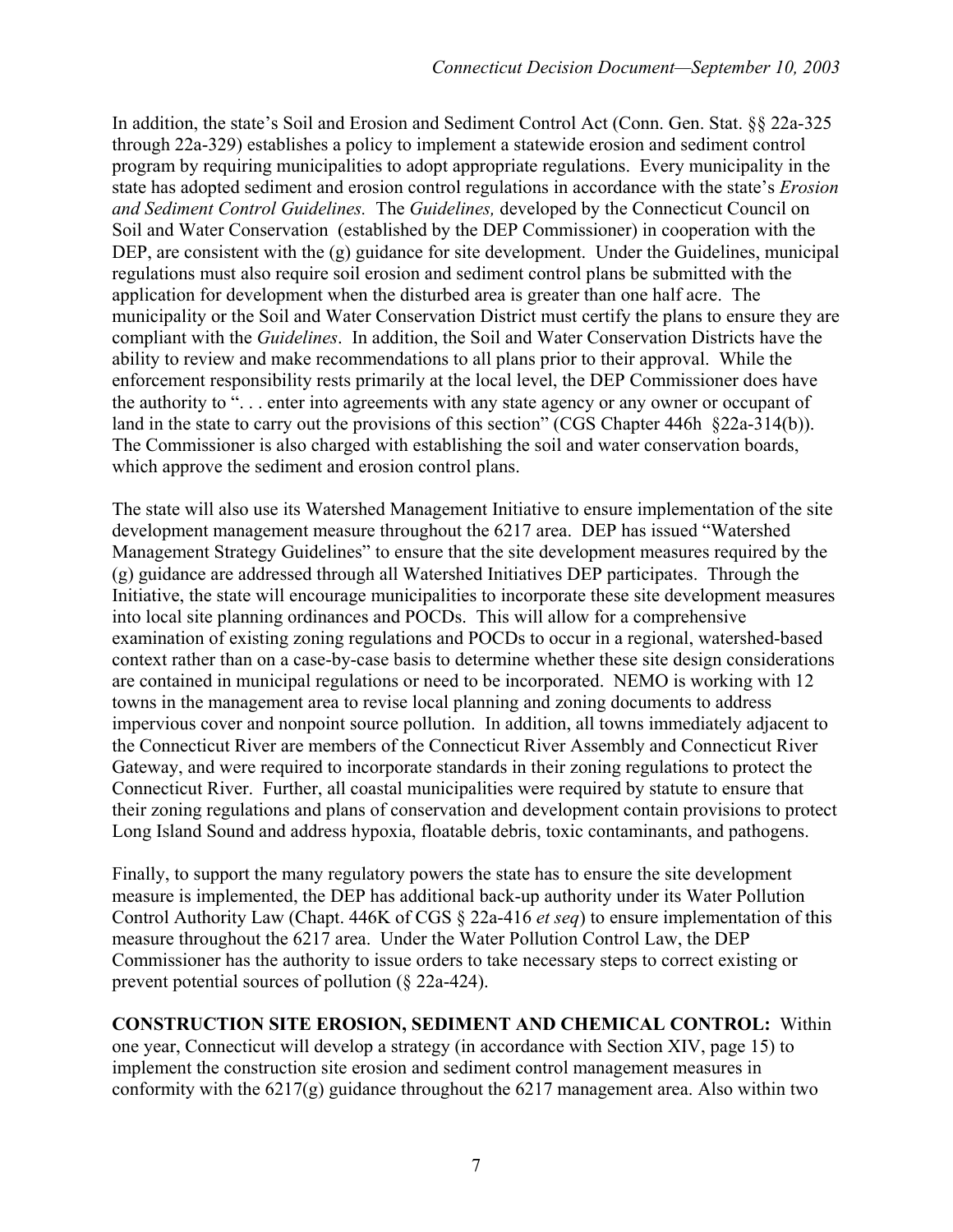years, Connecticut will include in its program management measures and enforceable policies and mechanisms to ensure implementation of the construction site chemical control measure throughout the 6217 management area.

**DECISION:** Connecticut has met these conditions.

**RATIONALE:** As stated in a December 2002 Policy Memo, NOAA and EPA have agreed to defer to the National Pollution Discharge Elimination System (NPDES) Phase I & II Storm Water Program for the construction site erosion, sediment, and chemical control management measures. According to Section 6217 program guidance, once a source is covered by a NPDES permit, it is exempt from 6217 requirements. Therefore, by implementing EPA's Phase I & II Regulations, Connecticut satisfies the conditions for construction site erosion and sediment control and construction site chemical control.

In addition, the state provided a legal opinion asserting that the DEP, through its Water Pollution Control Act (CWPCA) (Conn. Gen. Stat. §22a-416 *et seq*.), has the necessary back-up authority to prevent nonpoint source pollution from construction site actives (i.e. sediment, erosion, and pollution control) as well as to implement the appropriate BMPs related to the construction site sediment and erosion control and construction site chemical control management measures within the entire 6217 management area. The DEP has submitted a statement showing its commitment to use the Water Pollution Control Authority and other existing enforceable authorities where necessary to implement and enforce this measure.

**NEW AND EXISTING ONSITE DISPOSAL SYSTEMS (OSDS):** Within two years, Connecticut will include management measures for adequate separation distance between new OSDS and the seasonal high water table; inspection of existing OSDS; and denitrificaiton where nitrogen-limited surface waters may be adversely affected by nitrogen loading from OSDS, in conformity with the 6217 (g) guidance.

**DECISION:** Connecticut has met these conditions.

**RATIONALE:** Since the issuance of the original findings for conditional approval, Connecticut has undertaken several activities and provided supplemental information that demonstrate the state includes in its program the management measures for adequate separation distance, inspection, and denitrification.

#### **Separation Distance**

The Connecticut Public Health Code Regulations and Technical Standards for Subsurface Sewage Disposal Systems (Connecticut Public Health Code § 19-13-B100 and B103) establish a permitting program for the construction, installation, and repair of onsite disposal systems. Pursuant to the Public Health Code (PHC), no permit or approval may be issued for any new subsurface sewage disposal system where the surrounding naturally occurring soil cannot adequately absorb or disperse the expected volume of sewage effluent.

The Public Health Code regulations and standards require at least an 18" separation distance between the bottom of an OSDS and groundwater. The PHC also requires several other factors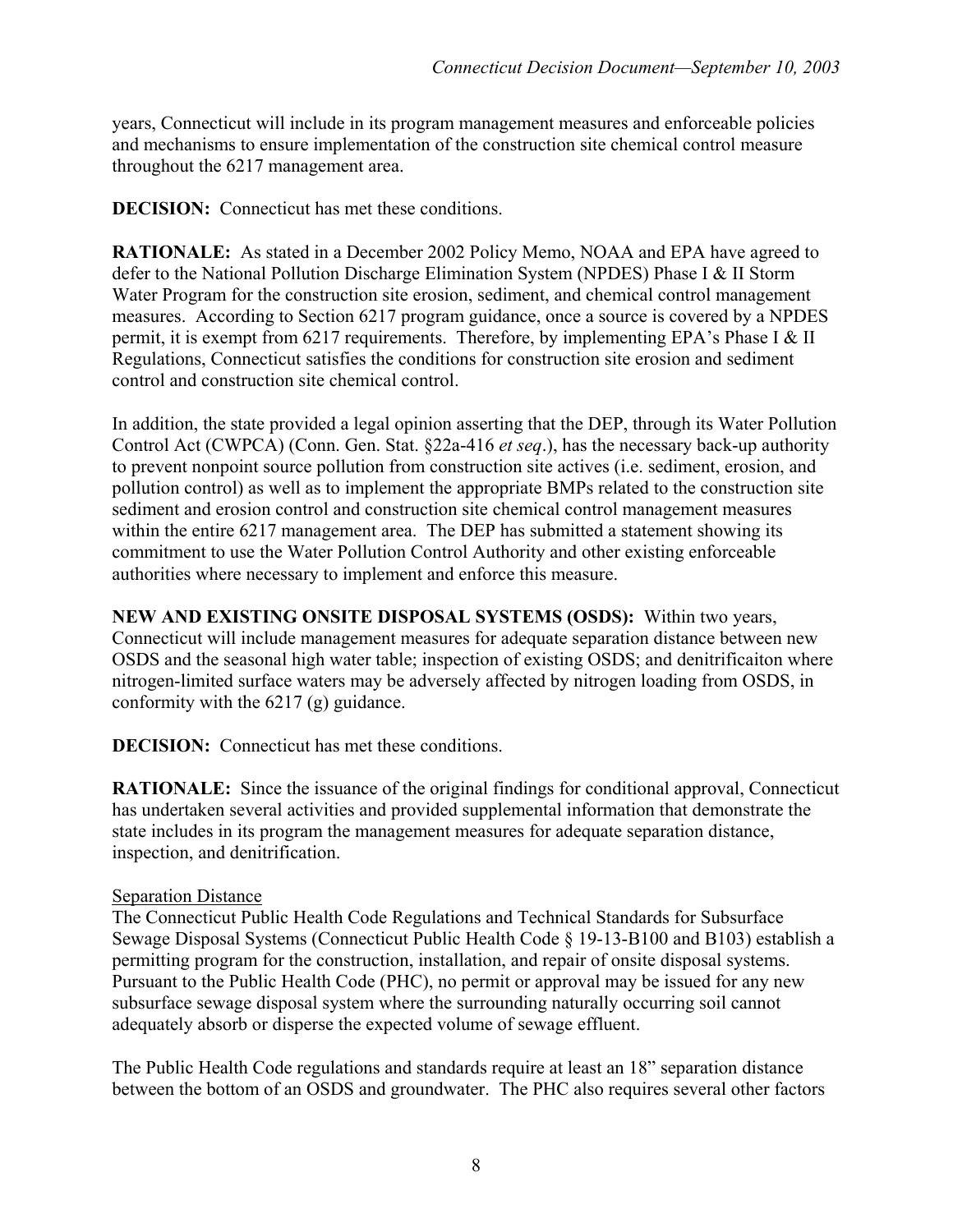be considered in conjunction with the vertical separating distance. These required factors include: (1) system siting and layout; (2) wastewater pretreatment; (3) flow distribution; (4) leaching surface application rates; (5) linear loading rates; (6) horizontal separating distances; (7) determination of seasonally high groundwater elevations; and (8) construction methodology.

In order to prevent the overflow or breakout of sewage from occurring within or downgrade of a leaching system, the Public Health Code requires that the system be spread out a minimum length across the slope, parallel to the contours of the naturally occurring soils in the leaching area. The calculation of this length is determined according to tables referred to as Minimum Leaching System Spread (MLSS) Factor Tables, or by a formal hydraulic analysis. In practice, flat sites with a restricted depth of unsaturated, naturally occurring soils and a slow percolation rate must provide a greater MLSS. Sewage must be applied uniformly over the entire length of the MLSS. If this is not feasible, each section of the leaching system must be analyzed independently in proportion to its daily discharge volume.

The combination of vertical and horizontal separation requirements and the other factors that must be assessed, is a comprehensive approach that allows for the desired removal and inactivation of pathogens and nutrients contained in septic tank effluent before they reach ground water and surface waters. Thus, the Connecticut Public Health Code provides for adequate protection of ground water and surface waters against nutrient and pathogen loadings from OSDS.

To further study the issue of separation distance, the DEP also retained a consultant to investigate the adequacy of an eighteen-inch separation distance between the bottom of an OSDS and the seasonal high water table and to determine if any modifications to the Public Health Code or Technical Standards may be needed. The consultant found that the 18" separation distance will be sufficient in most cases, but that till soils may require a greater separation distance for systems with flow rates greater than 1,000 gpd in some cases. In light of the recent consultant study, NOAA and EPA encourage Connecticut DEP and DPH to act on the commitment they expressed in a recent program submittal to strengthen the public health code and technical standards as needed.

#### Inspection and Maintenance

Connecticut has undertaken a number of activities to develop its OSDS inspection and maintenance program including: targeting inspections to areas of know OSDS impairment; developing voluntary point of sale inspection program; creating a guidance document for watershed coordinators that address OSDS inspection issues; and carrying out education and outreach programs directed toward OSDS inspection professionals, local health departments, and the general public.

Most notably, Connecticut is targeting its inspection efforts to areas of known OSDS-induced water quality impairments as identified by the state's 2002 303(d) list. In these targeted geographic areas DEP, is employing abatement orders to systematically address OSDS related impairments. The orders require municipalities to abate pollution from inadequate onsite wastewater management and to establish long-term onsite wastewater management programs. As part of the overarching goal of targeting OSDS inspections to areas of known OSDS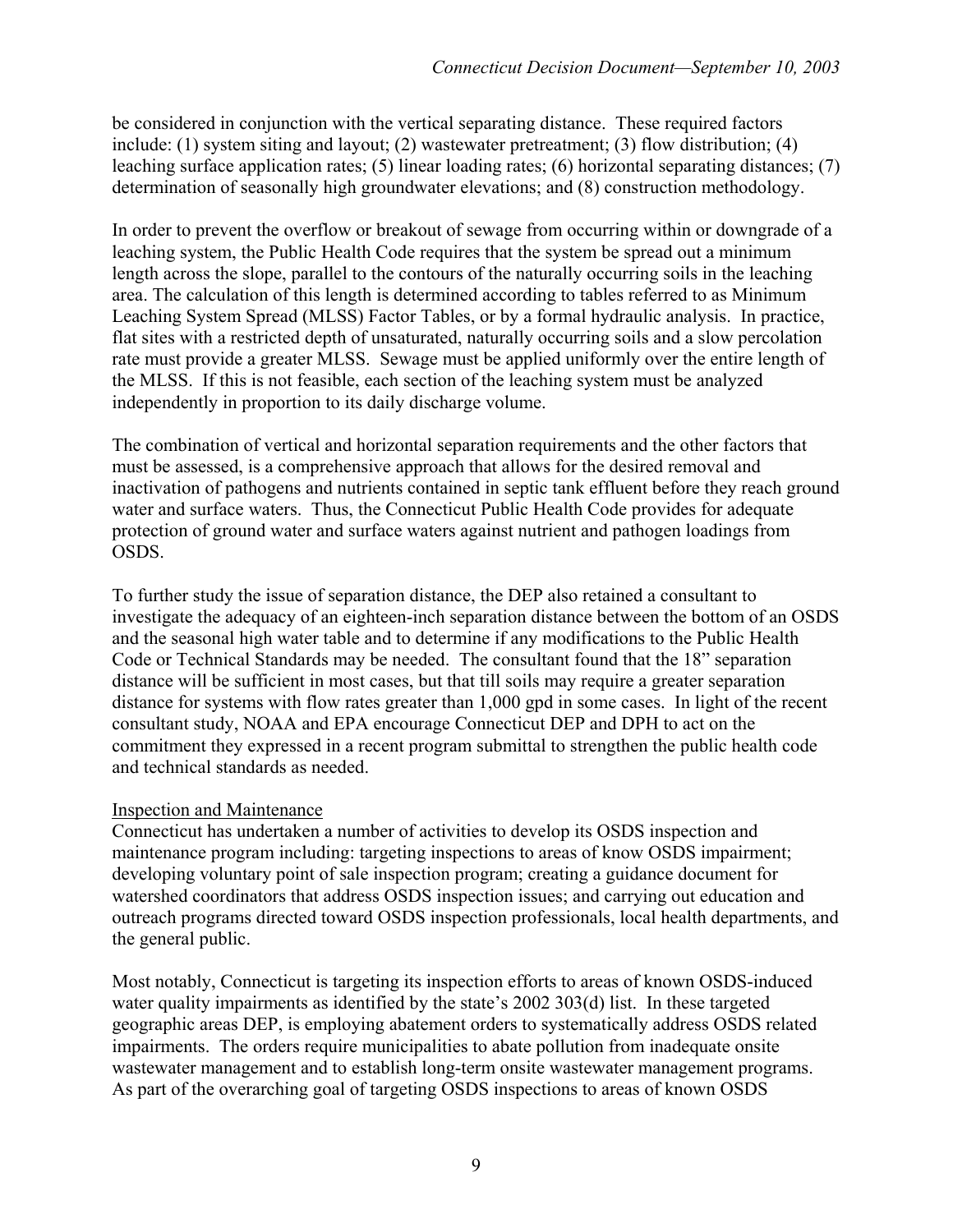impairment, the state utilizes multiple methods to trigger abatement orders that result in the establishment of improved OSDS management programs. Mandatory pump out and inspection programs have been initiated in response to abatement orders issued for all of the following reasons:

- 1. DEP staff identifies septic system problems such as raw discharges or overflowing systems.
- 2. The town or district solicits state government (usually DEP) support in addressing known septic system issues that are resulting in waterbody impairments.
- 3. A resident or citizen's group issues a complaint regarding a lack of action on the town's part to resolve OSDS issues. (e.g. Old Lyme).
- 4. The town determines it is necessary to proactively address potential septic system failures by improving its management approaches and thus seeks an abatement order as the means to engage state support for conducting appropriate studies and implementing the necessary local programs.
- 5. Existing OSDS issues, identified in prior assessments, have not been solved sufficiently to prevent watershed impairments, and new management (e.g., new state or local elected officials or DEP staff) seek abatement orders as the means to bring closure to the issues.

The State relies on its water pollution control authority to ensure that action is taken, regardless of the trigger mechanism, to address significant impairments that are possibly related to OSDS.

Currently, DEP has issued abatement orders to ten municipalities (Old Lyme, Old Saybrook, Essex, Westbrook, Clinton, Madison, Guilford, Killingworth, Branford, and Stonington). Although the 2002 303(b) list does identify a few other waterbodies that may be impaired by OSDS (i.e. have high fecal coliform levels), DEP does not feel OSDS abatement orders for these areas are appropriate at this time for various reasons (i.e. the municipalities are sewered, or one failing system was identified as the source and is being address by more direct means).

In complying with the orders, all but Brandford have established inspection/pumpout and public outreach programs, and all but Stonington have jointly developed a uniform pumpout reporting form. Pollution abatement orders also require municipalities to undertake comprehensive integrated wastewater management planning to determine onsite system, community system, and offsite wastewater management needs. Branford and Stonington are still in the facilities planning phase and have the capability of addressing their issues with municipal sanitary sewers. In addition to the ten municipalities under DEP order, Deep River, Chester, and Wallingford have also established formal inspection and pump-out programs. Therefore, a significant portion of the state's 6217 area with water quality impairments potentially due to OSDS are already implementing the OSDS inspection management measure.

In addition to its targeted approach, Connecticut has established a process and protocol for voluntary septic system inspections that occur throughout the state at the time of property transfer. While not a regulatory requirement, many of the lending institutions in the state require OSDS inspections before property sale. A multi-agency committee comprised of representatives from the Connecticut DEP, DPH, the Connecticut Environmental Health Association (CEHA), the Connecticut Association of Realtors, local and regional health personnel, septic system installers and cleaners who perform inspections, and home inspectors, developed a standardized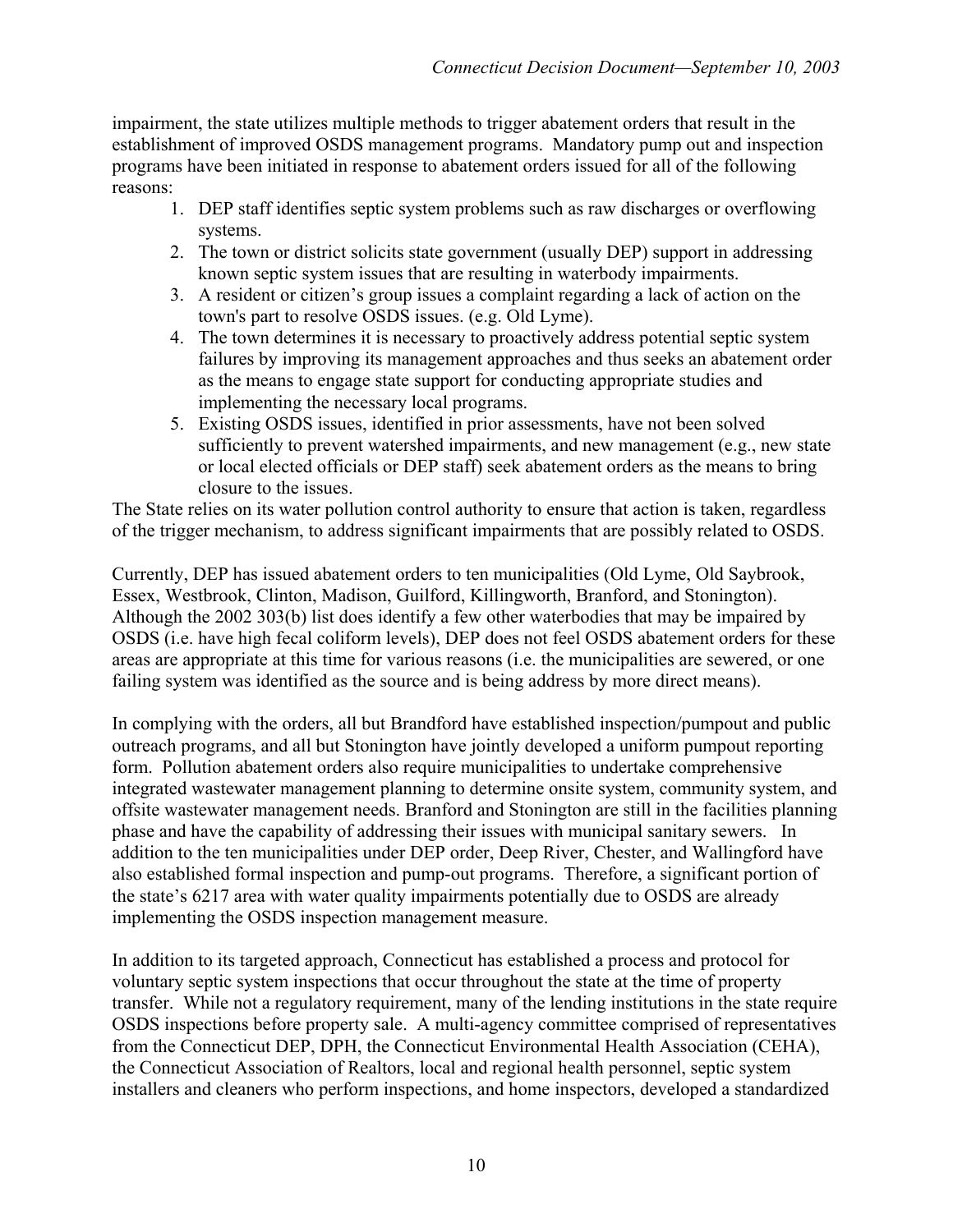property-transfer inspection protocol for OSDS to be used across the state. The DEP is working with CEHA's subsurface sewage code advisory committee to improve the existing form and market its use at the time of property transfer better. Results from a DEP survey distributed to all chief sanitarians in the management area will help determine whether or not municipal and regional sanitarians are aware of the property transfer inspection protocol, whether they use the form, and if there are any ways in which the form and protocol can be improved.

Further, the state also plans to improve and strengthen its point of sale inspection program by developing OSDS presentations and outreach materials and conducting workshops for Connecticut realtors, licensed subsurface sewage disposal system installers, professional sanitary/civil engineers, registered sanitarians and DPH-certified sanitarians within the 6217 management area. DEP is closely coordinating with CEHA and other key stakeholders to develop these outreach materials and better promote the use of the existing protocol and form. The DEP has secured 6217 funds to support these outreach efforts. NOAA and EPA encourage Connecticut to continue enhancements to its voluntary point-of-sale inspection efforts, including consideration of more formal tracking mechanisms as part of the state's long range strategy for fully implementing 6217 management measures.

In addition, the DEP has hired a consultant to assist in the preparation of a guidance manual to serve as a model for use by municipalities to improve their management of septic systems. The manual will provide guidance on establishing municipal onsite wastewater management programs as a component of a Water Pollution Control Authority's water pollution control plan. The manual will clearly delineate the roles and responsibilities of all parties involved in the development of an onsite wastewater management program and will suggest ways in which communications among these parties can be improved. Other program goals incorporated into the manual include potential funding mechanisms for implementation of onsite wastewater management programs, the development of septic tank pump-out and inspection programs, and a database to track pump-out results, repairs, water quality, enforcement actions, as-built records, and design plans.

To complement this process, the DEP and DPH are also working with the Town of Westbrook, located within the 6217 management area and under order from DEP to address OSDS-related water quality impairments, to develop a comprehensive onsite wastewater management plan. While the completed plan will ultimately enable the Town of Westbrook to sustain an onsite wastewater management approach for the properties in the planning area, an additional, equally important purpose of the project is to document the planning process undertaken in the development of an onsite wastewater management plan, which will help serve as a model for other municipalities in developing onsite wastewater management plans.

The DEP has also developed a guidance document for watershed coordinators to ensure consideration and incorporation of OSDS-related management measures in the Department's ongoing watershed efforts and planning initiatives, as warranted. If individual watershed efforts identify onsite sewage disposal systems as a nonpoint source pollution problem, DEP watershed coordinators can assess the need to implement new inspection/pumpout programs or augment existing efforts in the context of watershed initiatives.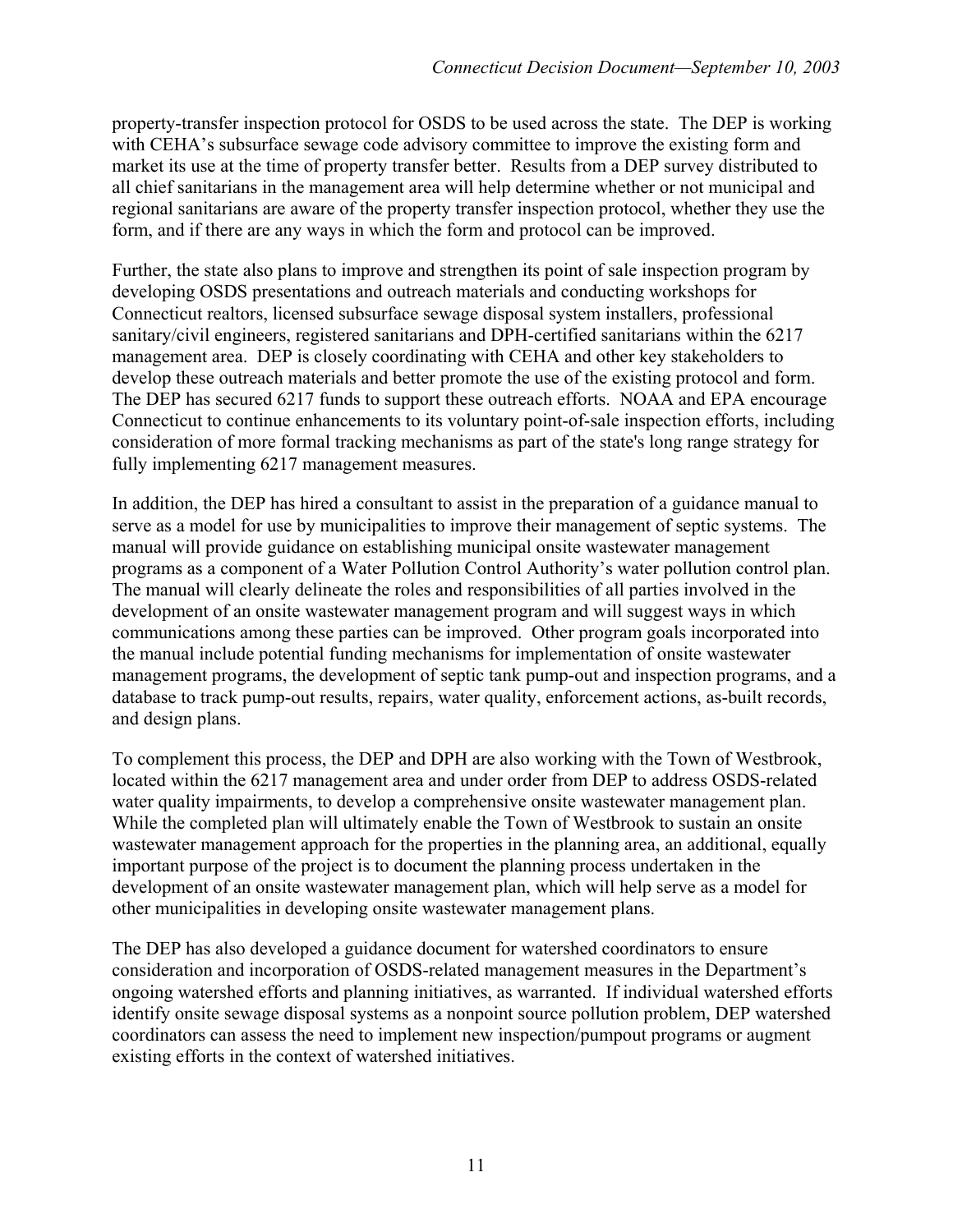In addition, the DEP and DPH continue to promote the proper operation and maintenance of OSDS through public education and outreach programs geared toward citizens and property owners throughout the 6217 management area. For example, a Long Island Sound License Plate grant was awarded to the Town of Killingworth to distribute informational pamphlets about septic system care and maintenance, groundwater protection, and the impacts of nonpoint source pollution on Long Island Sound to property owners and citizens

Finally, Connecticut DEP will continue to assess whether OSDS are failing through ongoing surface and ground water monitoring programs and promote the expansion of inspection and pumpout programs or development of OSDS management plans in impaired areas as necessary.

#### Denitrification

Connecticut will implement the OSDS denitrification management measures through several initiatives. Foremost among them is a targeted approach within the 6217 management area directed at addressing OSDS-related impairments identified on Connecticut's 2002 Section 303(d) list. This approach centers on abatement orders issued to municipalities by the CT DEP. It is standard practice for DEP to issue orders to municipalities located within watersheds with impairments potentially caused by OSDS-related pollution, or adjacent to waterbodies with such impairments. DEP orders require municipalities to abate pollution from inadequate onsite wastewater management and to establish long-term OSDS management programs. In complying with the orders in areas where nitrogen is a known problem pollutant, municipalities must include in their scopes of work their proposed approaches to addressing nitrogen from OSDS, including replacement of failing residential systems with alternative technologies.The town of Westbrook (one of the municipalities under DEP abatement order), for example, is using CZM funds to develop an Onsite Wastewater Management Plan to better manage OSDS and protect surface and groundwaters. The Plan will address the use of alternative systems where appropriate. The CT DEP will use the Westbrook plan as a model for developing other municipal OSDS management plans throughout the 6217 area. As described in the previous section, CT has issued abatement orders for 10 municipalities so far, and has procedures for issuing them to other municipalities, if warranted.

As part of its targeted approach, the DEP has already required the installation of nitrogen pretreatment systems where existing, larger scale septic systems were contributing to increased nitrogen loadings to adjacent waterbodies. Replacement of conventional systems with alternative systems has occurred at schools, restaurants, and shopping centers.

Beyond these targeted actions, CT DPH issued two statewide policy notifications to all municipal and regional directors of health, chief sanitarians, and installers/pumpers that include specific provisions to reduce nitrogen loadings. With regard to nitrogen impacts from new developments served by OSDS, the DPH issued a policy memo on January 31, 2000 to recommend that any consideration of lot development also include a nitrogen analysis and that local health departments require a nitrogen analysis for proposed high-density developments (greater than one bedroom per 0.167 ac). A second policy issued on January 22, 2002 extends the nitrogen analysis requirement to: (1) areas of a town currently under a DEP order to abate OSDS pollution; (2) environmentally sensitive sites adjacent to tidal wetlands, the Long Island Sound, inland lakes, ponds, and other water courses; and (3) developments within public water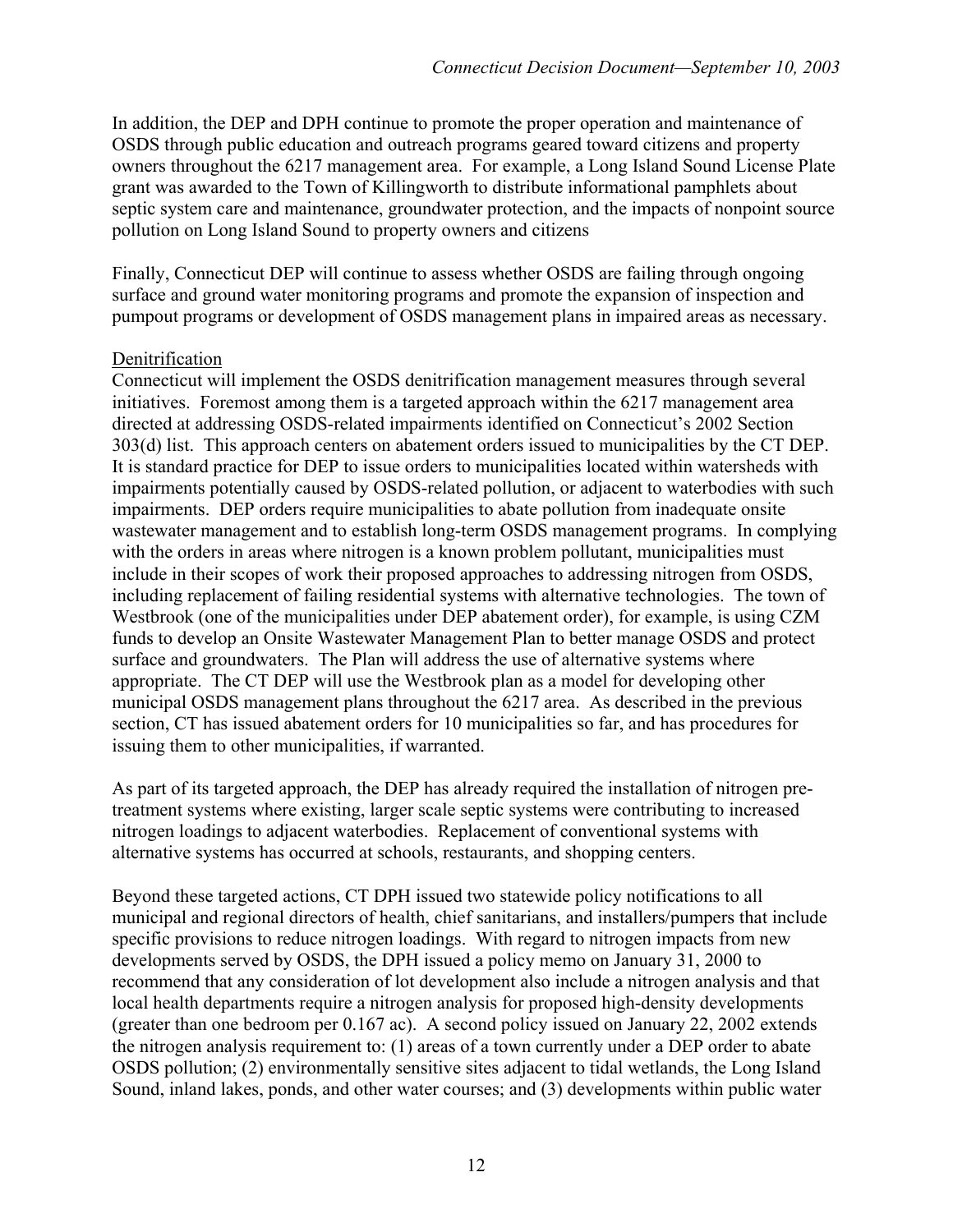supply aquifer protection areas. Regardless of the property's location, the policy also recommends nitrogen analysis should be conducted for the expansion of a food service facility, conversion of retail space to some activity resulting in increased sewage generation, or an addition of bedrooms to an existing residence if the property exceeds the 1 bedroom per 0.167 acre density criteria and the proposed use exceeds a discharge of 900 gallons per acre per day. This policy also recommends that local health departments work in conjunction with their Water Pollution Control Authority to establish environmentally sensitive areas for nitrogen assessments, which could also include nitrogen-vulnerable habitats like eelgrass beds.

In addition to local planning efforts, OSDS-related nitrogen reductions are also being targeted in the context of watershed management initiatives, especially where sensitive habitats such as eelgrass beds have been identified and may be threatened. The DEP is promoting denitrifying OSDS through its statewide Watershed Planning Strategy. Connecticut's Watershed Strategy Guidance issued by DEP states that all watershed initiatives that DEP oversees or participates in should incorporate the (g) guidance OSDS denitrification measure, where appropriate.

Finally, CT is committed to implementing the Total Maximum Daily Load (TMDL) for Long Island Sound, which calls for significant nitrogen reductions delivered to the Sound from both point and nonpoint sources. According to the DEP's TMDL for Long Island Sound, only 3-6% of Connecticut's contribution of the nitrogen load delivered to Long Island Sound is estimated to come from urban nonpoint source pollution, such as storm water and other terrestrial sources, including, but not limited to, OSDS, originating within the 6217 boundary. The DEP's approved TMDL specifies an ambitious 10 percent reduction in nonpoint sources of nitrogen, including OSDS. Connecticut has already begun to implement its TMDL and plans to meet its nonpoint source reduction goal by 2014. Connecticut is committed to reducing nitrogen contributions from existing onsite sewage disposal systems, provided that nonpoint source reductions sufficient to meet the 10 percent reduction goal established by the TMDL cannot be achieved through reductions from other sources.

To ensure steady progress towards the TMDL load allocation, and to provide for appropriate adjustments to nonpoint source pollution management prior to 2014, the Long Island Sound Study has set aside \$50,000 to develop a tracking system for nonpoint sources of nitrogen. This will allow Connecticut to track the progress of ongoing nitrogen reduction efforts while implementing the Long Island Sound TMDL and to make adjustments as warranted. Connecticut will consider several actions to promote the use of denitrification septic systems including:

- Continuing the use of advanced denitrification systems in DEP's on-going facilities planning efforts in towns under order by DEP to address pollution from onsite sewage disposal systems.
- Developing outreach materials such as pamphlets promoting the use of denitrification systems when replacing failing conventional systems in areas within the coastal nonpoint source management area where nitrogen is a known problem pollutant; and
- Proposing legislation to allow the creation of decentralized wastewater management districts that would allow the establishment of pollutant limits, performance requirements, and design parameters and the use of alternative systems to address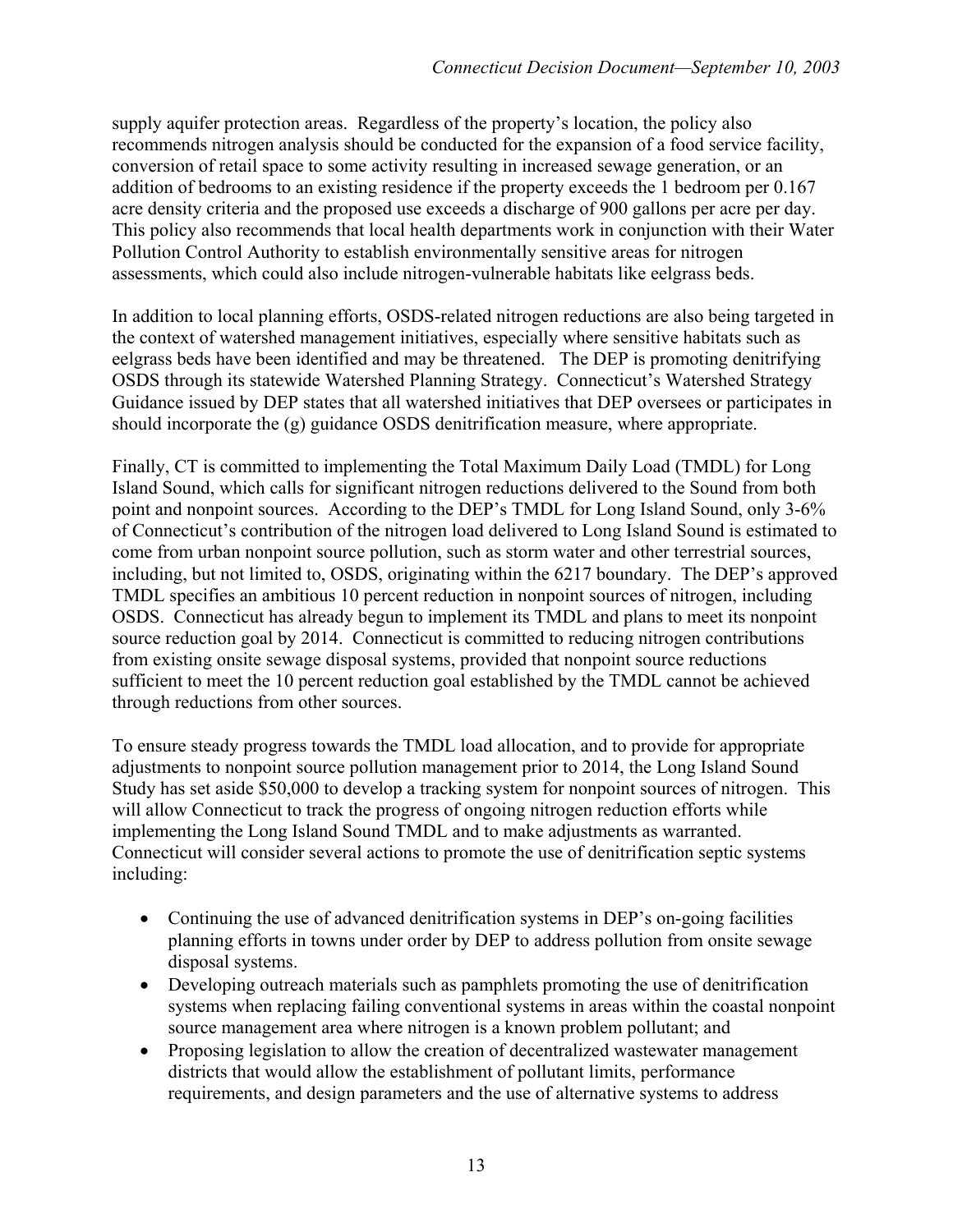pollution problems, including nitrogen-related problems, associated with onsite sewage disposal systems.

**ROADS, HIGHWAYS, AND BRIDGES:** Within three years, Connecticut will include in its program management measures in conformity with the 6217 (g) guidance for runoff systems, and, for non-DOT supervised projects, the construction site chemical control, and operation and maintenance management measures. Also within three years, Connecticut will develop enforceable policies and mechanisms to implement the planning, siting and design, construction site chemical control and O&M management measures for projects not supervised by the DOT.

**DECISION:** Connecticut has met these conditions.

**RATIONALE:** Connecticut will rely on a mix of voluntary and regulatory programs to implement the roads, bridges and highways measures for runoff control, construction site chemical control, operation and management, and planning, siting, and design throughout the 6217 management area.

Connecticut satisfies the construction site chemical control condition and much of the runoff measure by implementing EPA's National Pollution Discharge Elimination System (NPDES) Phase I & II Storm Water Regulations. As stated in a December 2002 Policy Memo, NOAA and EPA have agreed to defer to the NPDES Phase I & II program for all chemical control management measures throughout the 6217 management area, including the one for roads, highways, and bridges. States will also be exempted from implementing the road, bridge and highway runoff measure within all NPDES Storm Water Phase I and Phase II designated areas (all but three towns within Connecticut's 6217 area fall under Phase I or II jurisdiction). According to Section 6217 program guidance, once a source is covered by a NPDES permit, it is exempt from 6217 requirements.

For the remaining three towns located within the 6217 boundary yet outside of NPDES Phase I and Phase II areas, Connecticut will use its Watershed Initiative to meet the condition for the runoff system management measure. The state's "Watershed Management Strategy Guidelines" establish criteria that each Watershed Action Plan overseen by DEP should incorporate, including developing and implementing runoff management systems for existing roads, bridges, and highways to reduce runoff pollution. Using the Action Plans as guidance, Watershed Basin Teams will identify opportunities for reducing pollutant loads from existing roads, highways and bridges to meet the overall water quality goals established by the plan.

As described in the Watershed Protection Section, the Action Plans provide: specific tasks the team should carry out; an implementation schedule; funding source(s) for the project; and names the groups or agencies that are charged with implementing the project. For example, tasks for runoff control from existing roads, bridges and highways underway in the Norwalk River watershed include: cooperating with municipal public works departments and CT DOT to produce and distribute guidelines to reduce the amount of road sand deposited into watercourses; reducing the volume of storm water runoff from roadways by retrofitting existing storm water discharge outlets during road improvement projects; prioritizing catch basin pump-outs and street sweeping projects; and retrofitting storm water catch basins to remove oil and sediment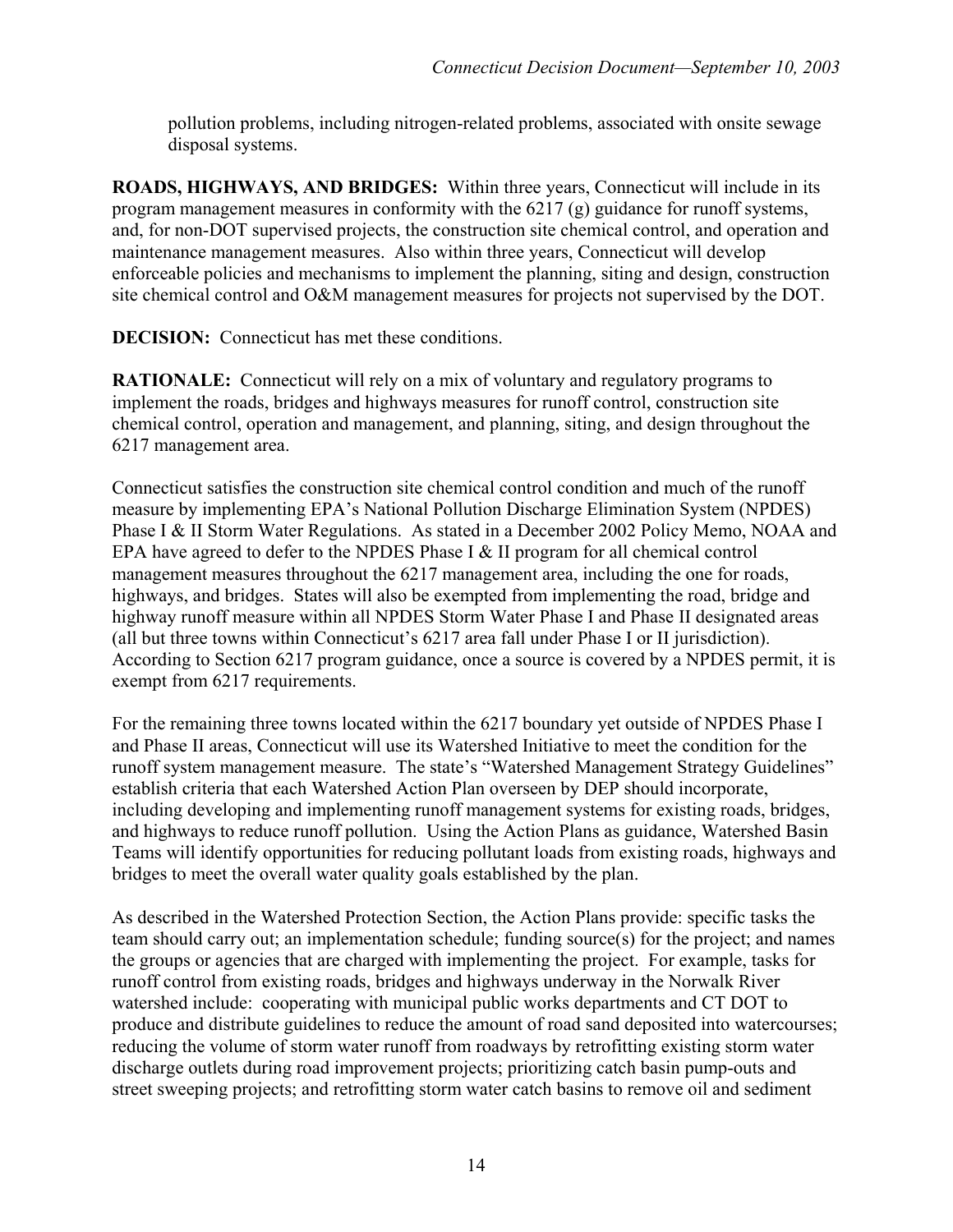before runoff is discharged to receiving waters in critical areas during normal infrastructure improvement projects.

The DOT already has an established operation and maintenance program in conformity with the O&M measures required by the (g) guidance. However, this program does not apply to non-DOT roads. Therefore, the State will also use its Watershed Initiative to address the operation and maintenance measure for local roads outside of DOT's jurisdiction. DEP has issued its "Watershed Strategy Guidance" to ensure that the O&M management measures for roads, highways, and bridges are incorporated into Watershed Plans. The Initiative will promote local municipalities to adopt ordinances that incorporate pollution prevention procedures comparable to the DOT's standards into operation and maintenance plans for roadways and bridges.

As described in the conditional findings, Connecticut already has a number of authorities to address management measures for planning, siting and design of roads, highways and bridges. Almost all roadway construction projects in the state rely on DOT funding for design and/or construction, and/or fall under the jurisdiction of one of the existing regulations such as the CCMA, IWWA, Tidal Wetlands Act, or Structures Dredge and Fill Act which all call for some type of site review or permit process for construction activities, including roads, bridges, and highways, occurring under their jurisdiction. The number of locally funded roads occurring within the 6217 management area that are not covered by one of these existing regulations is minimal.Nonetheless, the State will use the Watershed Initiative to promote municipalities outside the coastal zone to adopt Plans of Conservation and Development (POCDs) to incorporate the planning, siting, and design management measure for non-DOT supervised projects. The Watershed Strategy Guidelines issued by DEP state that all Watershed Initiatives that DEP oversees or participates in must incorporate planning, siting and design measures for roads, highways and bridges consistent with the (g) guidance.

In addition to the existing direct regulatory authorities, the Phase II program and its voluntary watershed initiative efforts, DEP has back-up authority under its Water Pollution Control Authority Law (Chapter 446K of CGS § 22a-416 *et. seq.*) to ensure implementation of these roads, bridges and highway management measures throughout the 6217 area as needed. The Water Pollution Control Law authorizes the DEP Commissioner to issue orders to take necessary steps to correct existing or prevent potential sources of pollution (§ 22a-424).

### **MARINAS AND RECREATIONAL BOATING**

**CONDITION:** Within two years, Connecticut will include in its program management measures for storm water runoff in conformity with the 6217 (g) guidance.

**DECISION:** Connecticut has met this condition.

**RATIONALE:** Connecticut released its updated *Clean Marina Guidebook* in September 2002 which recommends BMPs marina operators and boat owners can implement to reduce nonpoint source pollution. The BMPs provided in the *Guidebook* are consistent with the (g) guidance, including reducing the average annual total suspended solids (TSS) from hull maintenance areas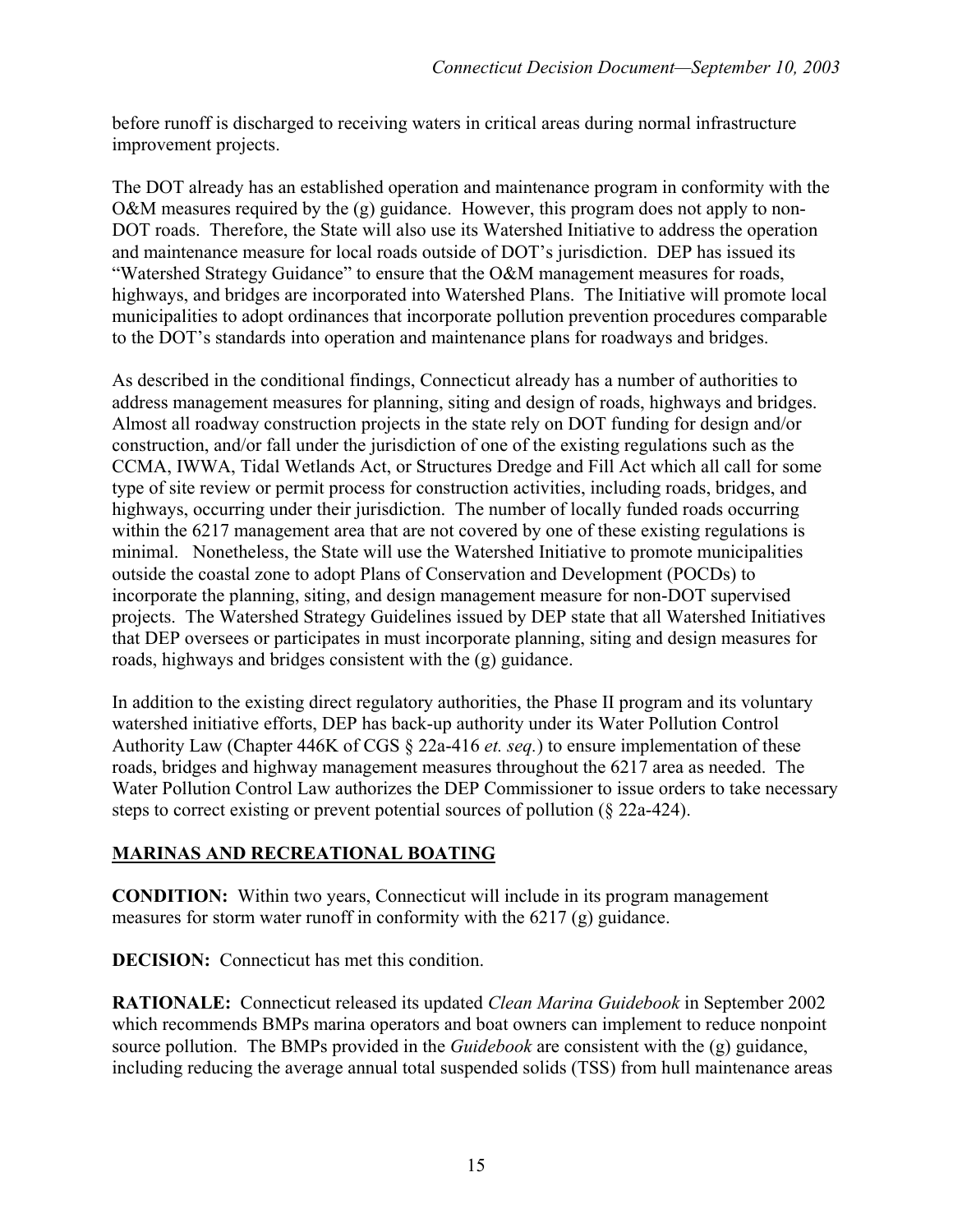by 80%, based on an average of all storms in magnitude less than or equal to  $2yr - 24$  hr storm event to satisfy the remaining marina condition.

In addition to the guidebook, the state has developed a voluntary, incentive-based Clean Marina Certification Program to further encourage marina operators to employ sound environmental practices. Marinas that implement at least 90% of the recommended BMPs and all eight mandatory BMPs, such as those required in the (g) guidance, will be certified as a "Clean Marina" and receive special recognition and publicity. DEP has held several workshops to educate marina operators about the Certification Program and encourage them to participate. The state continues to work with marina operators to promote the program. Connecticut is also implementing a Clean Boater Program in conjunction with its new Clean Marina Program. The Clean Boater Program encourages boaters to pledge to use clean boating practices and to demand higher environmental standards from the marina facility they choose. Volunteer "dock-walkers" and the state's boat pump-out operators will distribute clean boating educational materials to boaters to inform them of the program and clean boating practices.

Connecticut provided a legal opinion demonstrating that the Connecticut Department of Environmental Protection (DEP) has adequate legal authority under Connecticut's Water Pollution Control Act (CWPCA, Chapter 446K of CGS § 22a-416 *et seq*) to implement and enforce the (g) management measures for storm water runoff from hull maintenance areas throughout the 6217 management area. The legal opinion also provides that DEP has additional authority under the structures, dredging, and fill statutes (SDFA, CGS § 22a-359 to § 22a-363f). The DEP has also submitted a statement showing its commitment to use the Water Pollution Control Authority Law and other existing enforceable authorities where necessary to enforce the marina management measures.

### **HYDROMODIFICATION**

**CONDITION:** Within three years, Connecticut will include in its program a process to: 1) improve surface water quality and restore instream and riparian habitat through the operation and maintenance of existing modified channels; 2) identify and develop strategies to solve existing nonpoint source problems caused by streambank or shoreline erosion; 3) protect streambanks and shorelines against erosion due to uses of the adjacent shorelines or the adjacent waters. Also within three years, the State will include in its program management measures in conformity with the (g) guidance for chemical and pollution control at dams.

**DECISION:** Connecticut has met this condition**.** 

**RATIONALE:** Connecticut's new Watershed Planning Initiative, as described previously, seeks to improve surface water quality and restore instream and riparian habitat; identify and develop strategies to solve existing nonpoint source problems caused by streambank or shoreline erosion; and protect streambanks and shorelines against erosion due to uses of the adjacent shorelines or the adjacent waters. The *Watershed Strategy Guidance* issued by DEP ensures that the hydromodification management measures required by the (g) guidance will be addressed in all Initiatives DEP is involved with. Ongoing monitoring programs carried out throughout the 6217 watersheds (See monitoring section) are being used to identify instream and riparian areas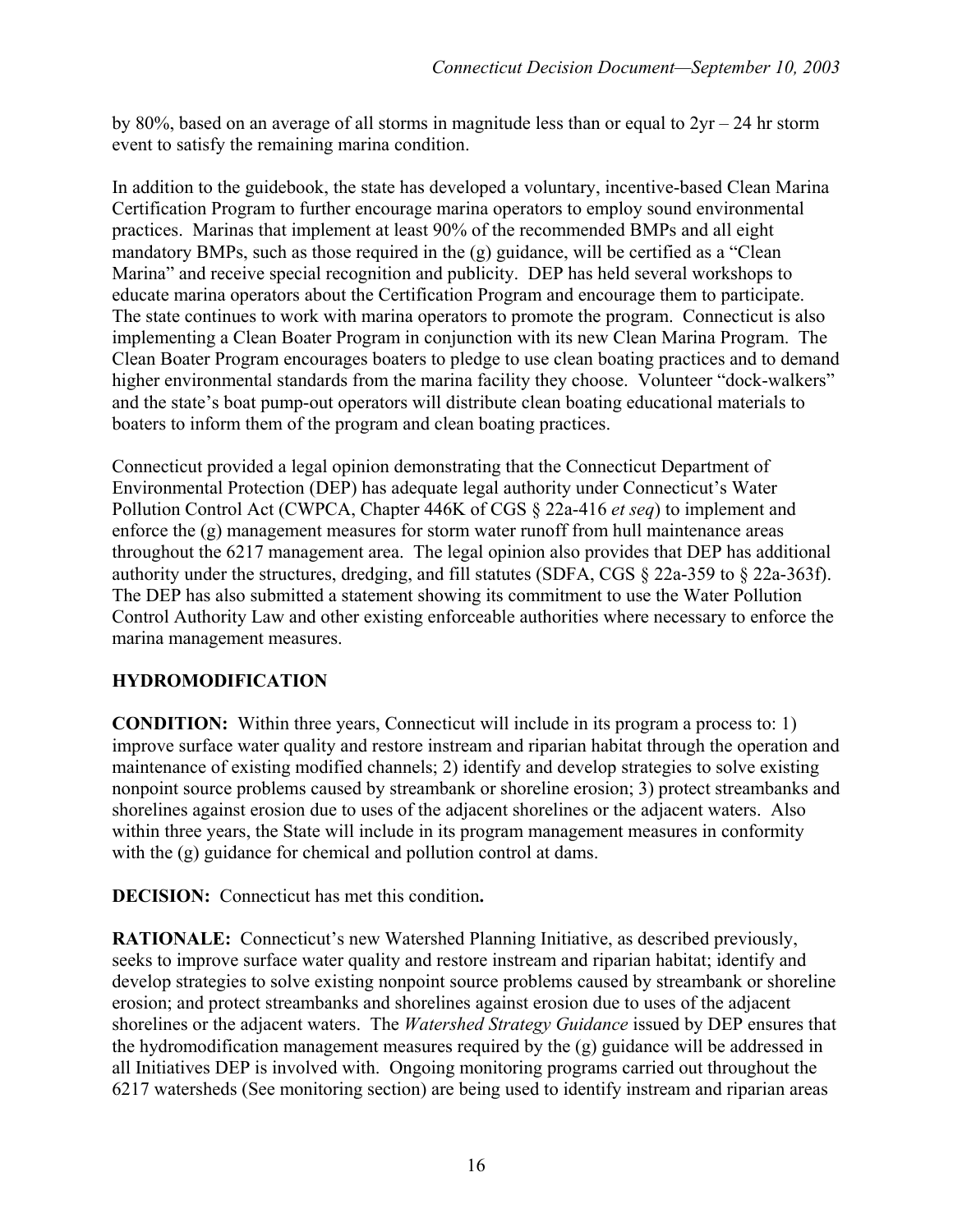degraded by stream bank and shoreline erosion. The Stream Walk assessments, performed by trained citizen volunteers who walk along the waterway noting general physical characteristics of the stream corridor including the presence of dams, erosion, and other impairments, have been extremely useful in identifying causes of erosion and targeting areas for further restoration work. The Watershed Initiative also identifies opportunities for improving these problems through developing watershed strategies, action plans, and implementation schedules. For example, the *Norwalk River Watershed Action Plan* includes tasks to preserve riparian and wetland areas, promote municipalities to develop conservation and development plans throughout the 6217 area, and identify and repair stream corridors that have been eroded due to excessive storm water runoff. In addition to the Watershed Initiative, Connecticut also restricts boating speeds to no more than six miles per hour within 100 feet of shorelines to minimize shoreline erosion from adjacent water uses (Navigation and Aeronautics, § 15-121-B14 of the Regulations of Connecticut State Agencies).

The Dam Safety Program (Chapter 446j of CGS § 22a-401 *et seq*) also grants authority to the DEP's Commissioner to permit and regulate dam construction, repair and maintenance. In order to receive a diversion permit for dam construction, the applicant must provide information to the Commissioner including the effect the proposed diversion will have on water quality, wetland habitats, waste assimilation, agriculture, and fish and wildlife. Upon review of the application, the Commissioner can place conditions upon any permit issued for dam construction or repair to ensure that repair or maintenance is carried out in accordance to the (g) guidance for hydromodification.

Finally, according to a December 2002 Policy Memo, NOAA and EPA have agreed to defer to EPA's National Pollution Discharge Elimination System (NPDES) Phase I & II Stormwater Program for the construction site erosion, sediment, and chemical control management measures, including those for chemical and pollution control at dams. According to Section 6217 program guidance, once a source is covered by a NPDES permit, it is exempt from 6217. Therefore, by implementing the Phase I & II Regulations, Connecticut will meet the construction site chemical control condition for dams.

# **ADDITIONAL MANAGEMENT MEASURES**

**CONDITION:** Within two years, Connecticut will develop a process for developing and revising management measures to be applied in critical coastal areas and in areas where necessary to attain and maintain water quality standards.

**DECISION:** Connecticut has met this condition.

**RATIONALE:** Connecticut will rely on its ongoing monitoring and assessment programs to determine the effectiveness of (g) measure implementation and the need to implement additional management measures. Waters within the 6217 management area not meeting water quality standards are generally identified as impaired on the 303(d) list or as a Category 1 "watershed in need of restoration" by the state's Unified Watershed Assessment. Once it is clear that the current (g) measures do not adequately protect water quality within these areas, the DEP will employ a variety of tactics to implement additional management measures. OLISP, in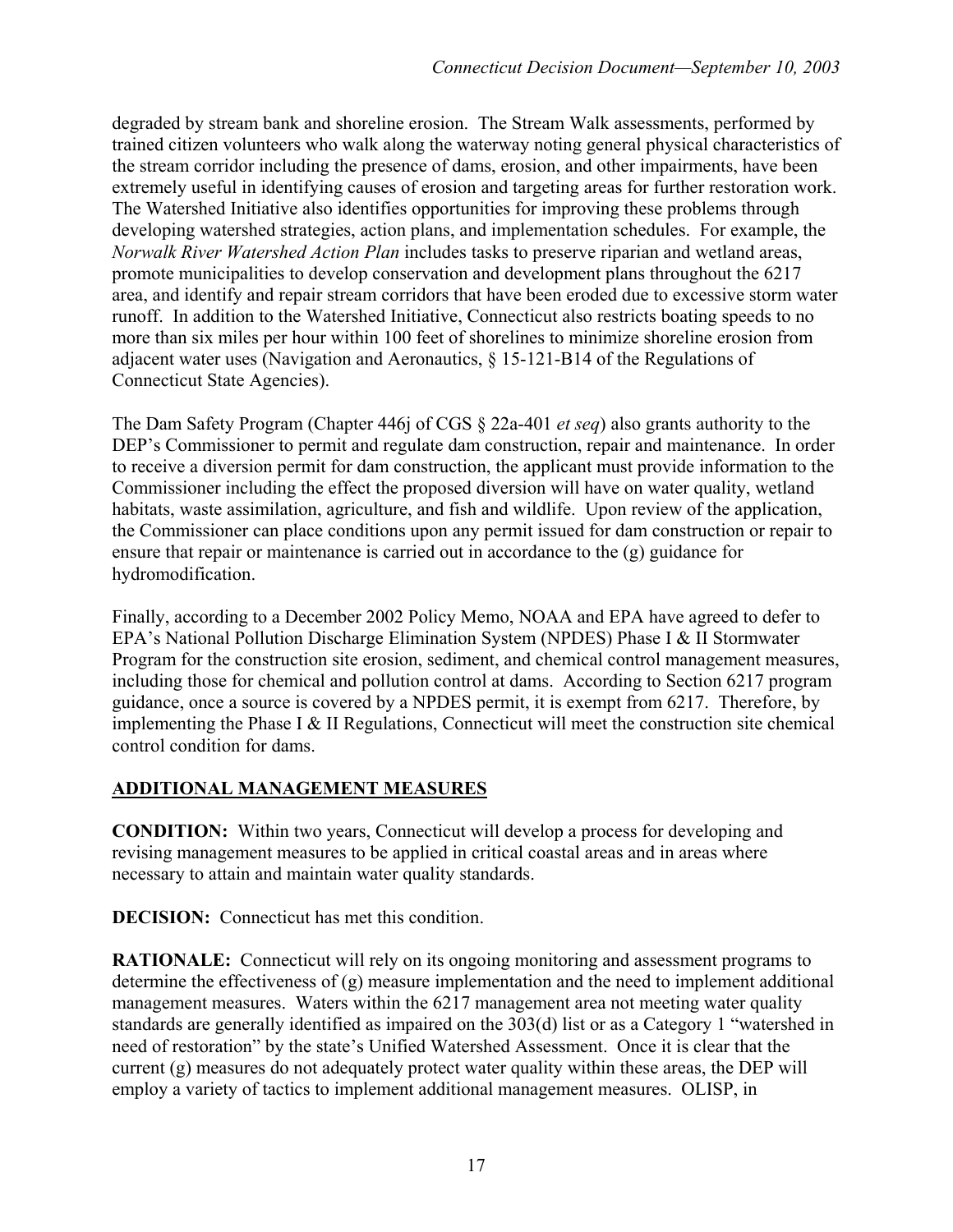conjunction with NEMO and Regional Planning Agencies, will work closely with local governments to implement additional BMPs that may include buffer zones, low density zoning, cluster development ordinances, and/or improved OSDS monitoring. The DEP can also incorporate additional management measures as permit conditions for its coastal, hydromodification, and inland wetland regulatory programs. In addition, the DEP can develop TMDLs for pollutants of concern threatening critical coastal areas which would require additional management measures. For example, as part of the nitrogen TMDL program already in place for Long Island Sound, the state has developed a nitrogen trading program to reduce nitrogen inputs to the Sound in an economically efficient manor. The state will also target priority areas where measures have not been adequate for Section 319 funding. The establishment of additional management measures will be a continuing process. The DEP is committed to tracking the additional measures to assess their effectiveness in attaining and maintaining water quality standards and protecting designated uses just as they do the standard measures. If water quality goals are still not met, further refinements to these measures, additional measures, or enforcement actions will be used as necessary.

## **MONITORING**

**CONDITION:** Within one year, Connecticut will develop a plan that enables the State to assess over time the extent to which implementation of management measures is reducing pollution loads and improving water quality.

**DECISION:** Connecticut has met this condition.

**RATIONALE:** Connecticut has demonstrated its ability to meet the monitoring requirements of the 6217 program by consolidating the data and information the DEP receives from several ongoing monitoring and tracking efforts. Consolidating the information will allow the DEP to better analyze the effectiveness of the coastal nonpoint pollution control program. These broadbased monitoring efforts involve state, federal, and citizen groups and will provide a reasonably comprehensive picture of nonpoint loadings on both watershed and site-specific scales. Routine ambient chemical and physical monitoring of the State's surface waters include, among other programs: DEP's intensive water quality sampling performed on a rotating basis corresponding to the 305(b) watershed cycle and regular benthic macroinvertebrate monitoring; USGS's stream flow and water quality sampling; LIS's monthly water quality surveys; CT Department of Agriculture, Bureau of Aquaculture's bacterial monitoring for shellfish beds; citizen groups' streamwalk surveys. Several regulatory programs also provide monitoring data useful for nonpoint source analysis. For example, industrial and commercial storm water permit registrants are required to sample their storm water runoff, analyze it for a standard suite of chemicals, and conduct toxicity bioassays on the runoff.

In addition, DEP uses several computer models including a statewide watershed model and two Long Island Sound-specific models to evaluate nonpoint source pollutant loads to the LIS. The USGS National Water Quality Assessment Program (NAWQA) provides another method for evaluating nonpoint source pollutant loadings throughout Connecticut's major drainage basins. The NAWQA develops relationships between nutrient loading and fertilizer use, animal manure and other nonpoint source pollutants to evaluate the relative importance of these key sources.